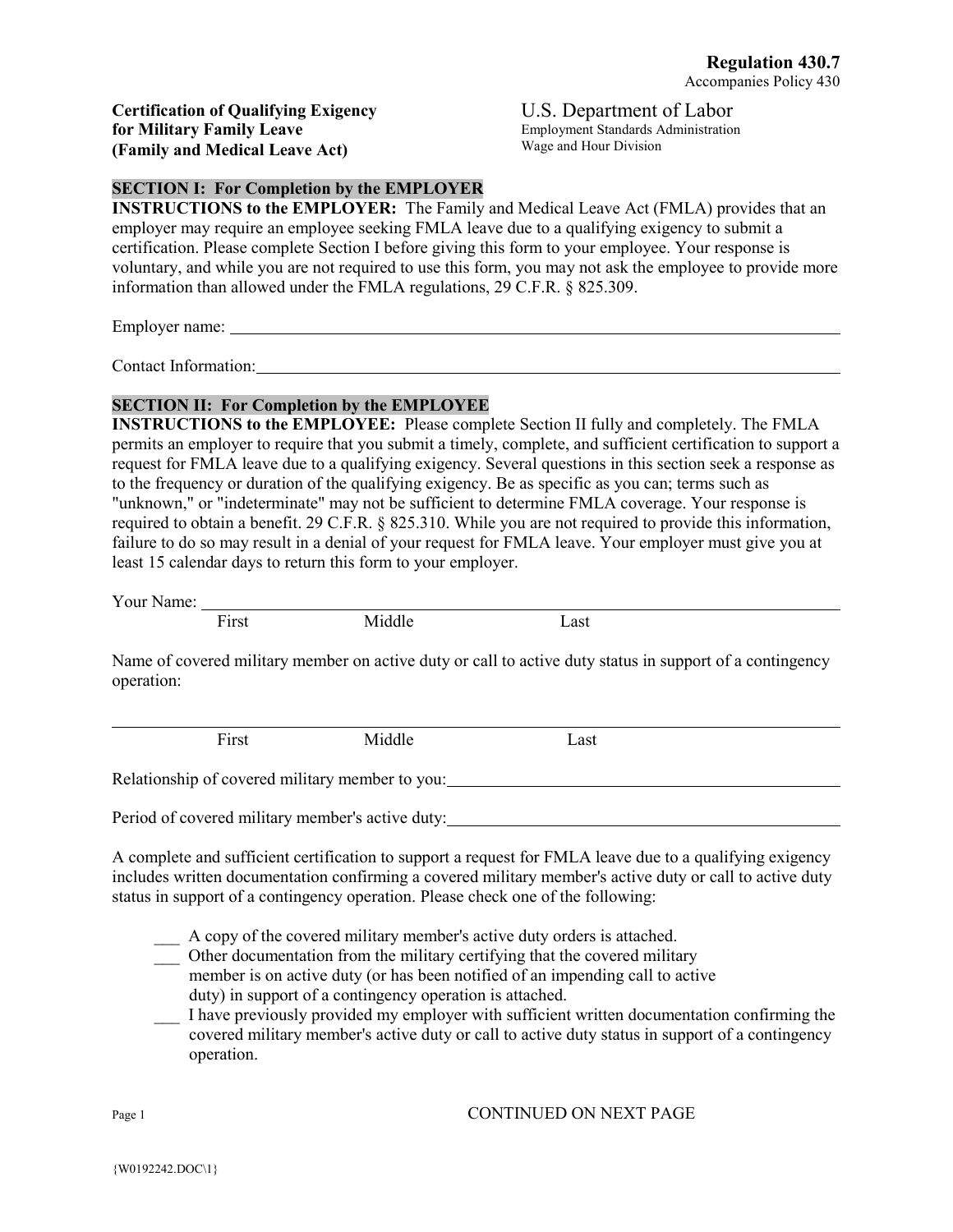# **PART A: QUALIFYING REASON FOR LEAVE**

| 1.     | Describe the reason you are requesting FMLA leave due to a qualifying exigency (including the                                                                                                                                                                                                                                                                                                                                                                                                                                                                                                     |
|--------|---------------------------------------------------------------------------------------------------------------------------------------------------------------------------------------------------------------------------------------------------------------------------------------------------------------------------------------------------------------------------------------------------------------------------------------------------------------------------------------------------------------------------------------------------------------------------------------------------|
|        | specific reason you are requesting leave):                                                                                                                                                                                                                                                                                                                                                                                                                                                                                                                                                        |
|        |                                                                                                                                                                                                                                                                                                                                                                                                                                                                                                                                                                                                   |
|        |                                                                                                                                                                                                                                                                                                                                                                                                                                                                                                                                                                                                   |
|        |                                                                                                                                                                                                                                                                                                                                                                                                                                                                                                                                                                                                   |
|        |                                                                                                                                                                                                                                                                                                                                                                                                                                                                                                                                                                                                   |
|        |                                                                                                                                                                                                                                                                                                                                                                                                                                                                                                                                                                                                   |
|        |                                                                                                                                                                                                                                                                                                                                                                                                                                                                                                                                                                                                   |
|        |                                                                                                                                                                                                                                                                                                                                                                                                                                                                                                                                                                                                   |
|        |                                                                                                                                                                                                                                                                                                                                                                                                                                                                                                                                                                                                   |
|        |                                                                                                                                                                                                                                                                                                                                                                                                                                                                                                                                                                                                   |
|        |                                                                                                                                                                                                                                                                                                                                                                                                                                                                                                                                                                                                   |
| 2.     | A complete and sufficient certification to support a request for FMLA leave due to a qualifying<br>exigency includes any available written documentation which supports the need for leave; such<br>documentation may include a copy of a meeting announcement for informational briefings<br>sponsored by the military, a document confirming an appointment with a counselor or school<br>official, or a copy of a bill for services for the handling of legal or financial affairs. Available<br>written documentation supporting this request for leave is attached. Yes No<br>None Available |
|        | PART B: AMOUNT OF LEAVE NEEDED                                                                                                                                                                                                                                                                                                                                                                                                                                                                                                                                                                    |
|        |                                                                                                                                                                                                                                                                                                                                                                                                                                                                                                                                                                                                   |
| 1.     |                                                                                                                                                                                                                                                                                                                                                                                                                                                                                                                                                                                                   |
|        | Probable duration of exigency: North Contract of the Contract of the Contract of the Contract of the Contract of the Contract of the Contract of the Contract of the Contract of the Contract of the Contract of the Contract                                                                                                                                                                                                                                                                                                                                                                     |
| 2.     | Will you need to be absent from work for a single continuous period of time due to the qualifying<br>exigency? No Yes.                                                                                                                                                                                                                                                                                                                                                                                                                                                                            |
|        | If so, estimate the beginning and ending dates for the period of absence:                                                                                                                                                                                                                                                                                                                                                                                                                                                                                                                         |
| 3.     | Will you need to be absent from work periodically to address this qualifying exigency?                                                                                                                                                                                                                                                                                                                                                                                                                                                                                                            |
|        | $N0$ $Yes.$                                                                                                                                                                                                                                                                                                                                                                                                                                                                                                                                                                                       |
|        | Estimate schedule of leave, including the dates of any scheduled meetings or appointments:                                                                                                                                                                                                                                                                                                                                                                                                                                                                                                        |
|        |                                                                                                                                                                                                                                                                                                                                                                                                                                                                                                                                                                                                   |
|        |                                                                                                                                                                                                                                                                                                                                                                                                                                                                                                                                                                                                   |
|        | Estimate the frequency and duration of each appointment, meeting, or leave event, including any<br>travel time (i.e., 1 deployment-related meeting every month lasting 4 hours):                                                                                                                                                                                                                                                                                                                                                                                                                  |
|        | Frequency: ______ times per ______ week(s) _____ month(s)                                                                                                                                                                                                                                                                                                                                                                                                                                                                                                                                         |
|        | Duration: hours ______ day(s) per event                                                                                                                                                                                                                                                                                                                                                                                                                                                                                                                                                           |
| Page 2 | CONTINUED ON NEXT PAGE                                                                                                                                                                                                                                                                                                                                                                                                                                                                                                                                                                            |